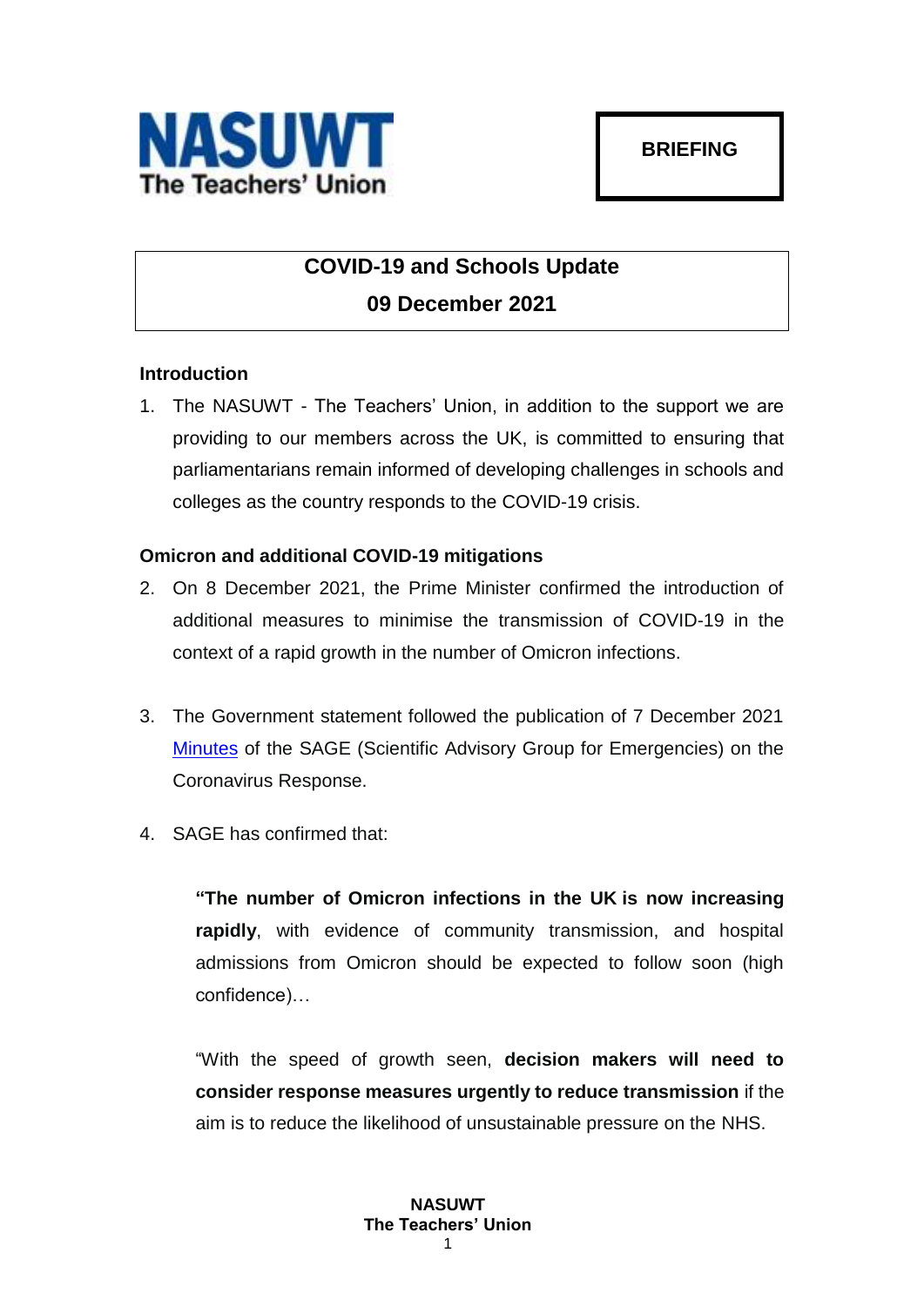"**Evidence suggests that measures could be reintroduced with expectation of a similar level of adherence as has been seen in the past.** Adherence is likely to be higher if messaging and policy have clear rationales and are consistent. Consistency across the UK may help with messaging.

"The generation time for Omicron is not known, but it is possible that it is shorter than for Delta, which would mean that case-based interventions (for example finding and isolating cases through contact tracing) become less effective because people become infectious sooner. **This would increase the relative importance of populationbased rather than case-based measures, namely measures which affect everyone, not just those who are confirmed as being infected.**

"Testing and self-isolation if positive remains very important. **Testing before mixing events can help reduce the risk.**

**"[M]easures to reduce airborne spread such as ventilation, wellfitting masks and distancing or reduced density of people in indoor environments may be even more important.**

"**Other vulnerable settings** (for example care homes and prisons) **will also need particular attention.** 

"Taking measures which slow or delay the wave of infections would allow more time for vaccination including ensuring increased coverage and boosting with existing vaccines."

*[Emphases added]*

5. The Government has not announced any additional COVID-19 control measures in schools and colleges in England.

#### **NASUWT The Teachers' Union**  $\Omega$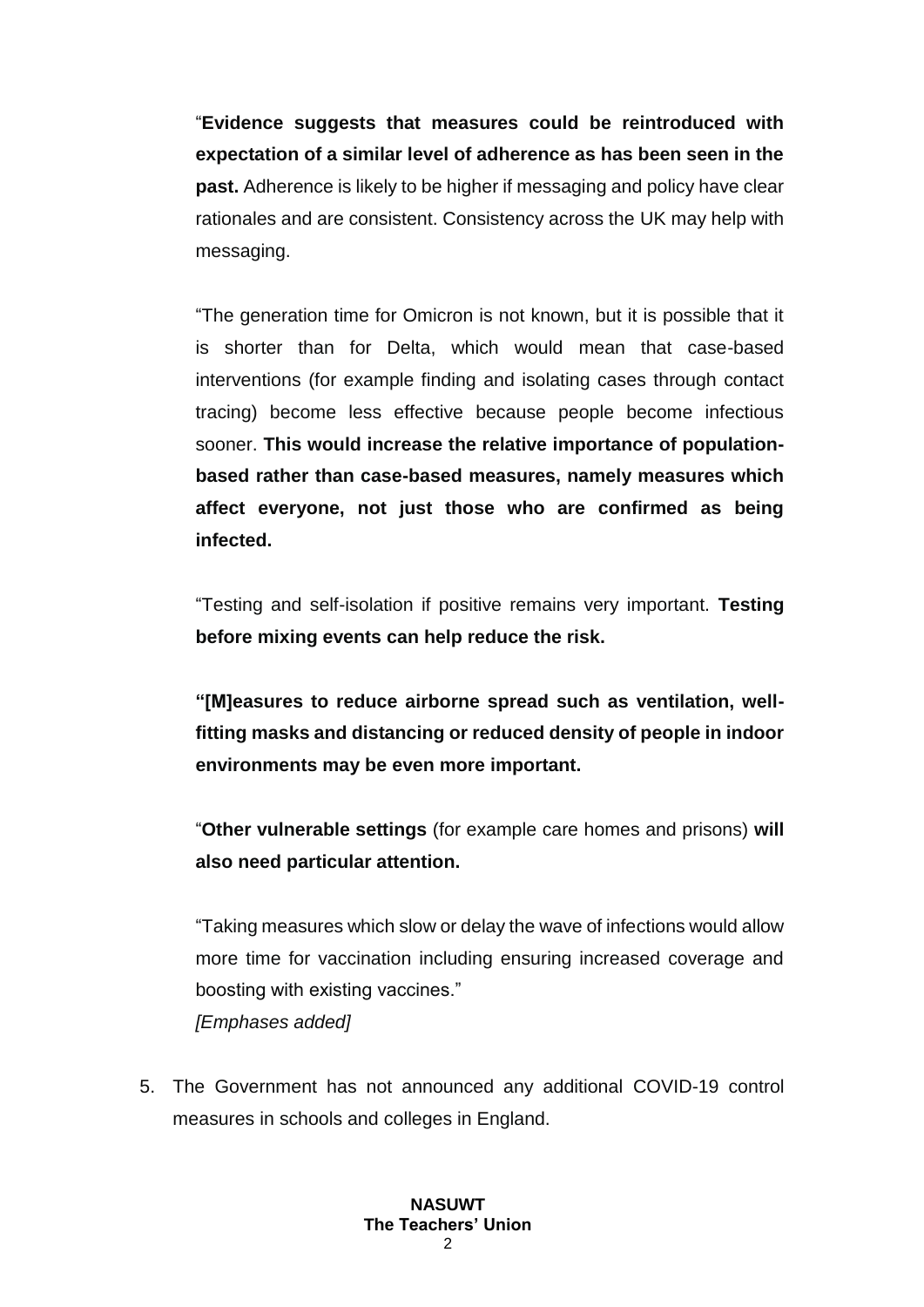6. Commenting on the announcement by the Prime Minister that 'Plan B' measures are to be introduced in England in response to the Omicron variant, the NASUWT said:

*"Given the Prime Minister's acknowledgement that the Omicron variant may be significantly more transmissible, it would be appropriate to extend further control measures in schools and colleges.*

*"Further measures including extending the use of face coverings in classrooms, an immediate and extended programme of onsite Covid testing of pupils, and robust rules and support for close contacts to self-isolate would have a significant impact on helping to break the chain of Covid transmission and minimise further disruption to pupils' education."*

## **Keep schools and colleges open safely**

- 7. On 30 November, the Union [wrote to the Secretary of State for Education](https://www.nasuwt.org.uk/asset/3AA3F67C-EE26-432A-BDFFC5690A602722/) calling for additional measures to be introduced in response to the Omicron variant and to keep schools and colleges open safely. These measures are consistent with the latest SAGE advice, and include:
	- a. Extending the requirement for the wearing of face coverings to include classrooms as well as in communal areas
	- b. In addition to promoting the need for regular twice-weekly LFD home tests to be undertaken and reported, making available additional onsite testing, especially to those schools where there are lower incidence of LFD home tests being reported. Ongoing onsite testing in both the preand post-Christmas periods would contribute to protecting health and provide greater confidence to schools, parents and pupils.
	- c. Strengthening the rules relating to close contact self-isolation. It is right that a close contact of a person who has tested positive with the

# **NASUWT The Teachers' Union**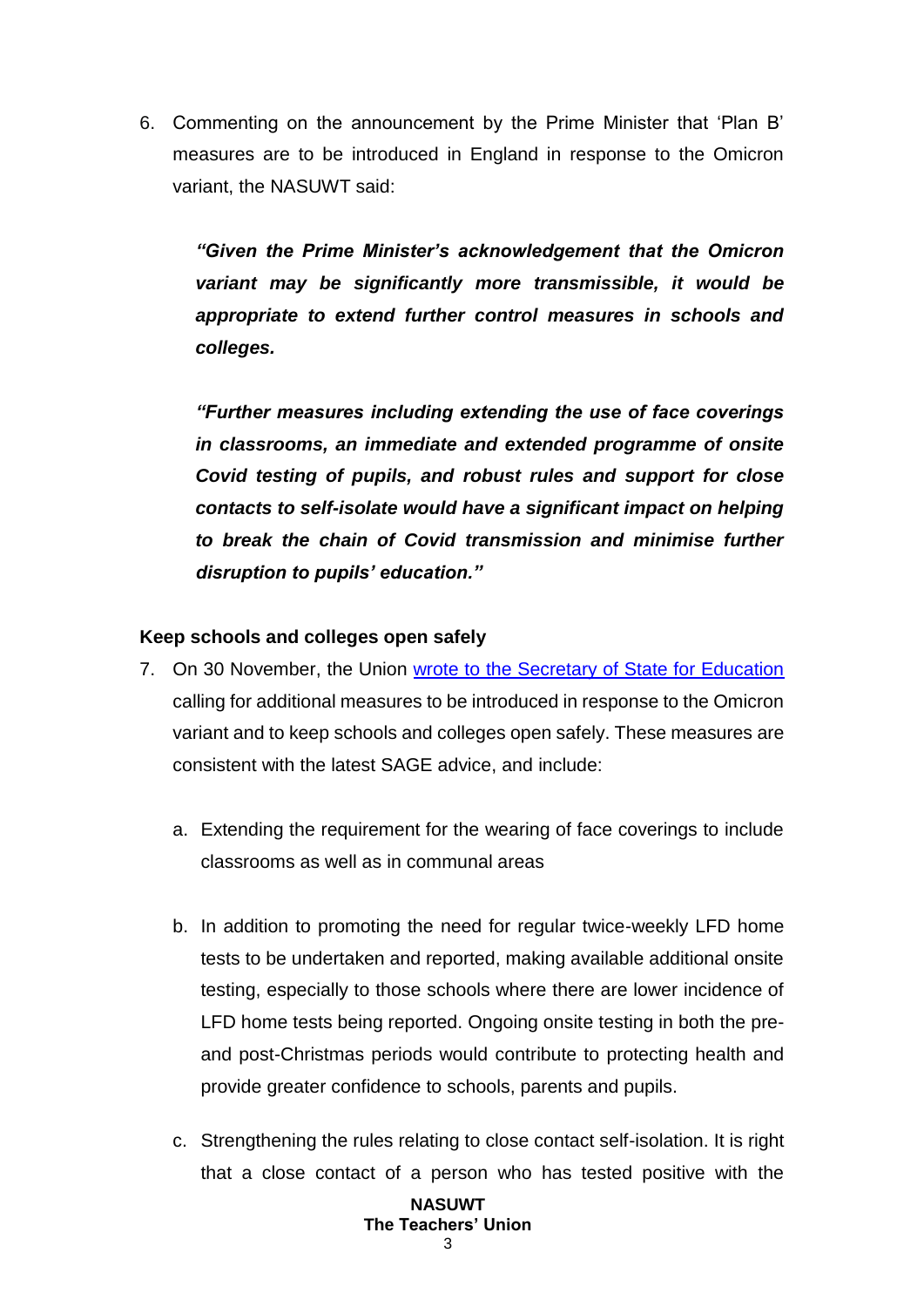Omicron variant should be required to self-isolate immediately. However, it is also clear that capacity across the country at COVID-19 test centres to identify the Omicron variant is not sufficient  $-$  it is estimated this stands at just 50% of available COVID-19 testing capacity. This will inevitably delay the identification of Omicron cases and the disclosure of PCR results. In light of this, a more cautious approach is now needed.

- d. Using the inspection system to support schools to ensure that all essential COVID-19 mitigations are in place.
- e. Providing schools and colleges with additional financial assistance to support their implementation of COVID-19 safety measures, including any requirements to recruit additional staff, equipment and materials.
- 8. The NASUWT believes that these measures are proportionate and responsible and could contribute significantly to avoiding further widespread disruption to children's education.
- 9. To date, the NASUWT has received no reply from the Government to our proposals.
- 10. The NASUWT has written to all [school and college employers](https://www.nasuwt.org.uk/asset/21C386BB-1FC1-4B16-A6AB203A3F0A0BF3/) in England advise them of the importance of taking early action to increase the use of COVID-19 control measures and urging them to raise with local Directors of Public Health the need to agree additional COVID-19 mitigations across local areas.
- 11. The Union has also written to [all local Directors of Public Health](https://www.nasuwt.org.uk/asset/32C38F48-35B2-4FA3-BDC949EBE746785B/) urging them to use their powers to protect health and safety in schools, colleges and the wider community.
- 12. The NASUWT will continue to press the Government urgently to introduce COVID-19 safety additional measures across all schools and colleges.

## **NASUWT The Teachers' Union** 4